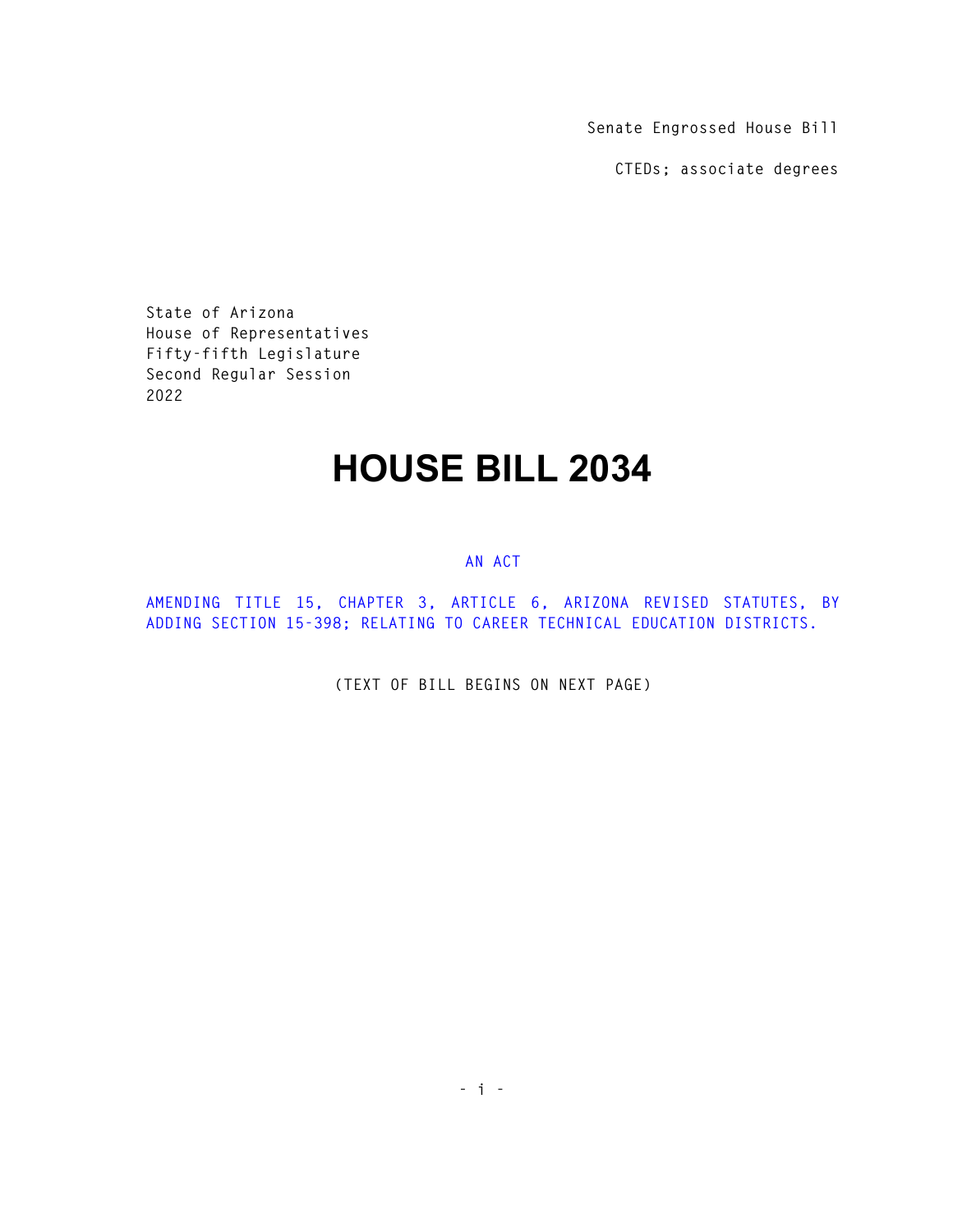**1 Be it enacted by the Legislature of the State of Arizona: 2 Section 1. Title 15, chapter 3, article 6, Arizona Revised 3 Statutes, is amended by adding section 15-398, to read: 4 15-398. Career technical education districts; associate 5 degrees; requirements; reports; definitions 6 A. NOTWITHSTANDING ANY OTHER LAW, A CAREER TECHNICAL EDUCATION 7 DISTRICT MAY OFFER ASSOCIATE DEGREES THAT ARE ACCREDITED BY A REGIONAL OR 8 NATIONAL ACCREDITATION AGENCY APPROVED BY THE UNITED STATES DEPARTMENT OF 9 EDUCATION. BEGINNING ON THE EFFECTIVE DATE OF THIS SECTION, ANY CAREER 10 TECHNICAL EDUCATION DISTRICT SEEKING TO OFFER AN ASSOCIATE DEGREE PROGRAM 11 PURSUANT TO THIS SECTION SHALL APPLY FOR ACCREDITATION FROM A REGIONAL 12 ACCREDITATION AGENCY. 13 B. EACH CAREER TECHNICAL EDUCATION DISTRICT THAT OFFERS AN 14 ASSOCIATE DEGREE PROGRAM PURSUANT TO THIS SECTION MUST MEET BOTH OF THE 15 FOLLOWING: 16 1. ALL APPLICABLE REGIONAL OR NATIONAL ACCREDITATION REQUIREMENTS. 17 2. ALL APPLICABLE STATE LICENSURE REQUIREMENTS. 18 C. A CAREER TECHNICAL EDUCATION DISTRICT MAY OFFER ASSOCIATE 19 DEGREES ONLY FOR CAREER TECHNICAL EDUCATION DISTRICT PROGRAMS THAT ARE ON 20 THE IN-DEMAND REGIONAL EDUCATION LIST COMPILED PURSUANT TO SECTION 15-393. 21 WHEN DETERMINING WHETHER TO OFFER AN ASSOCIATE DEGREE PROGRAM, THE CAREER 22 TECHNICAL EDUCATION BOARD SHALL MAKE ITS DETERMINATION BASED ON ALL OF THE 23 FOLLOWING CRITERIA: 24 1. WHETHER THE CAREER TECHNICAL EDUCATION DISTRICT IS ABLE TO 25 DEMONSTRATE INDUSTRY DEMAND FOR THE ASSOCIATE DEGREE PROGRAM. 26 2. A FINANCIAL ANALYSIS THAT SHOWS THE SHORT-TERM AND LONG-TERM 27 IMPACTS TO INITIATE AND SUSTAIN THE ASSOCIATE DEGREE PROGRAM, INCLUDING 28 ALL OF THE FOLLOWING: 29 (a) THE SOURCE OF MONIES. 30 (b) FACILITIES REQUIREMENTS. 31 (c) FACULTY. 32 (d) PERSONNEL. 33 (e) ADMINISTRATIVE COSTS. 34 3. WHETHER THE ASSOCIATE DEGREE PROGRAM WOULD UNNECESSARILY 35 DUPLICATE THE DEGREE PROGRAMS OFFERED BY OTHER INSTITUTIONS OF HIGHER 36 EDUCATION IN THIS STATE. 37 4. THE ABILITY OF THE CAREER TECHNICAL EDUCATION DISTRICT TO 38 SUPPORT THE ASSOCIATE DEGREE PROGRAM WITH AND THE ADEQUACY OF THE 39 FACILITIES, FACULTY, ADMINISTRATION, LIBRARIES AND OTHER RESOURCES. 40 D. A CAREER TECHNICAL EDUCATION DISTRICT THAT IS LOCATED IN THE 41 SAME COUNTY AS THE MAIN CAMPUS OF ANY PUBLIC UNIVERSITY OR COMMUNITY 42 COLLEGE DISTRICT AND THAT IS DEVELOPING AN ASSOCIATE DEGREE PROGRAM SHALL 43 NOTIFY THE PUBLIC UNIVERSITY OR COMMUNITY COLLEGE AT LEAST SIXTY DAYS 44 BEFORE SUBMITTING THE REPORT PRESCRIBED IN SUBSECTION E OF THIS SECTION. 45 WITHIN THIRTY DAYS AFTER THE DATE THE CAREER TECHNICAL EDUCATION DISTRICT**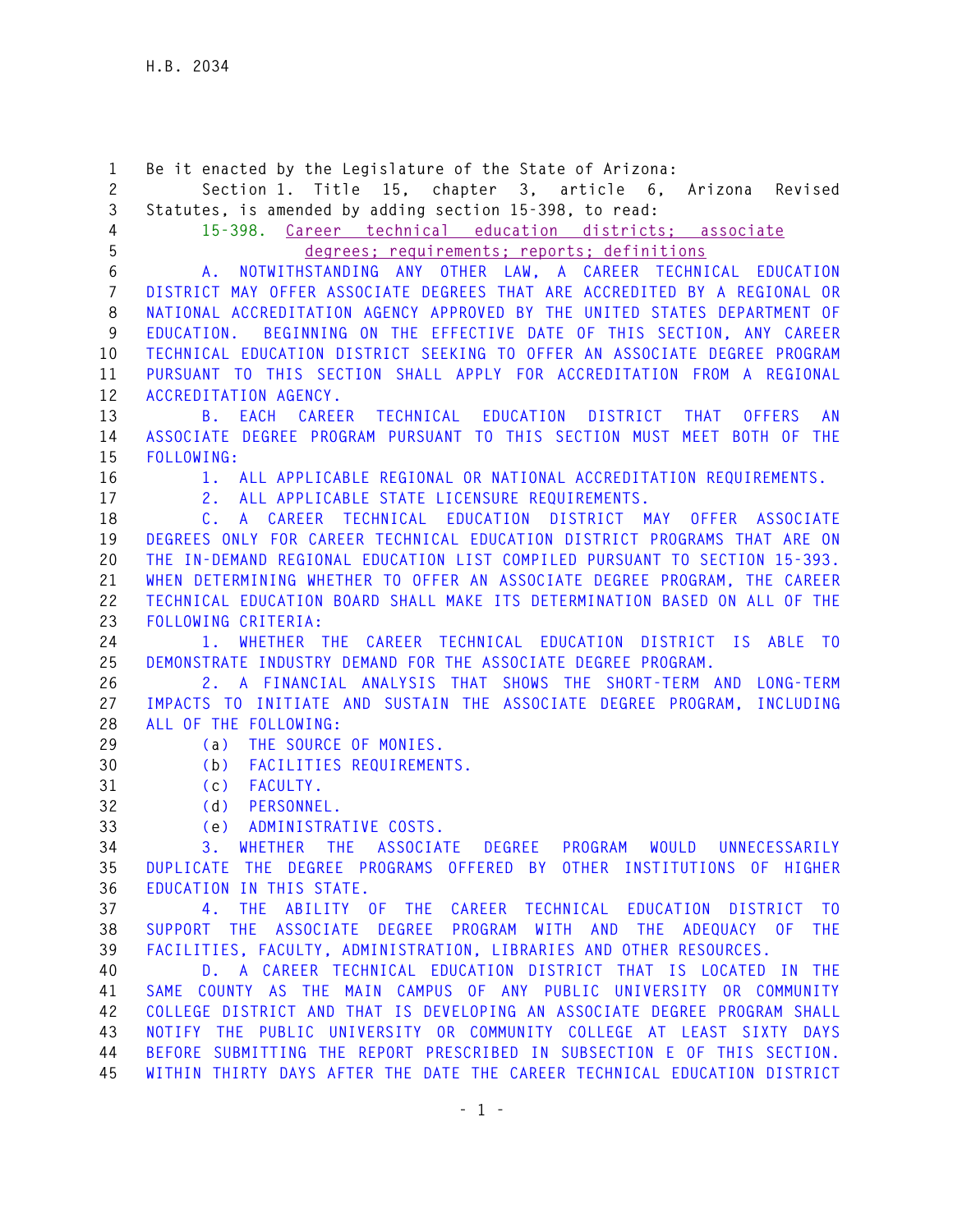**1 SUBMITS THE NOTICE, THE PUBLIC UNIVERSITY OR COMMUNITY COLLEGE MAY PROVIDE 2 A WRITTEN RESPONSE TO THE CAREER TECHNICAL EDUCATION BOARD FOR ITS REVIEW. 3 THIS SUBSECTION DOES NOT ALLOW A PUBLIC UNIVERSITY OR COMMUNITY COLLEGE TO 4 PREVENT A CAREER TECHNICAL EDUCATION DISTRICT FROM OFFERING AN ASSOCIATE 5 DEGREE PROGRAM. 6 E. BEFORE THE CAREER TECHNICAL EDUCATION BOARD AUTHORIZES AN 7 ASSOCIATE DEGREE PROGRAM, THE CAREER TECHNICAL EDUCATION DISTRICT MUST 8 SUBMIT A REPORT TO THE CAREER TECHNICAL EDUCATION BOARD THAT INCLUDES ALL 9 OF THE FOLLOWING INFORMATION: 10 1. THE NAME OF THE PROPOSED ACADEMIC DEGREE PROGRAM. 11 2. THE ACADEMIC DEPARTMENT THAT WILL OFFER THE PROPOSED DEGREE 12 PROGRAM. 13 3. WHETHER THE INSTRUCTIONAL MODALITY WOULD BE IMMERSION OR ONLINE, 14 OR BOTH. 15 4. THE TOTAL CREDIT HOURS NECESSARY TO COMPLETE THE PROPOSED DEGREE 16 PROGRAM. 17 5. THE PROPOSED INCEPTION TERM. 18 6. A BRIEF DESCRIPTION OF THE PROPOSED DEGREE PROGRAM. 19 7. A LEARNING OUTCOMES AND ASSESSMENT PLAN, INCLUDING: 20 (a) CONCEPTS. 21 (b) COMPETENCIES. 22 (c) ASSESSMENT METHODS AND MEASURES. 23 8. THE PROJECTED ENROLLMENT BY YEAR FOR THE FIRST THREE YEARS THE 24 DEGREE PROGRAM IS OFFERED. 25 9. EVIDENCE OF MARKET DEMAND FOR THE PROPOSED DEGREE PROGRAM. 26 10. SIMILAR DEGREE PROGRAMS OFFERED AT OTHER INSTITUTIONS OF HIGHER 27 EDUCATION IN THIS STATE. 28 11. THE NEW RESOURCES REQUIRED, INCLUDING A LONG-TERM PLAN FOR 29 FACULTY RECRUITMENT THAT INDICATES THE ABILITY TO PAY THE SALARIES OF 30 FACULTY AND IDENTIFIES RECRUITMENT STRATEGIES FOR NEW FACULTY. 31 12. ANY WRITTEN RESPONSES PROVIDED BY A PUBLIC UNIVERSITY OR 32 COMMUNITY COLLEGE PURSUANT TO SUBSECTION D OF THIS SECTION. 33 13. PROOF OF TRANSFERABILITY OF CREDITS EARNED IN THE PROPOSED 34 DEGREE PROGRAM TO ANOTHER ACCREDITED INSTITUTION FOR EACH PROGRAM OFFERED. 35 F. EACH CAREER TECHNICAL EDUCATION DISTRICT THAT OFFERS AN 36 ASSOCIATE DEGREE PROGRAM PURSUANT TO THIS SECTION SHALL SUBMIT A REPORT TO 37 THE JOINT LEGISLATIVE AUDIT COMMITTEE ON OR BEFORE OCTOBER 1 OF THE FIFTH 38 YEAR AFTER INITIALLY OFFERING THAT ASSOCIATE DEGREE PROGRAM. THE REPORT 39 SHALL REVIEW THE FIRST FIVE YEARS OF THE ASSOCIATE DEGREE PROGRAM AT THE 40 CAREER TECHNICAL EDUCATION DISTRICT AND SHALL INCLUDE ALL OF THE 41 FOLLOWING: 42 1. THE NUMBER OF: 43 (a) ASSOCIATE DEGREE PROGRAMS IMPLEMENTED AT THE CAREER TECHNICAL 44 EDUCATION DISTRICT. 45 (b) APPLICANTS TO EACH ASSOCIATE DEGREE PROGRAM.** 

 **- 2 -**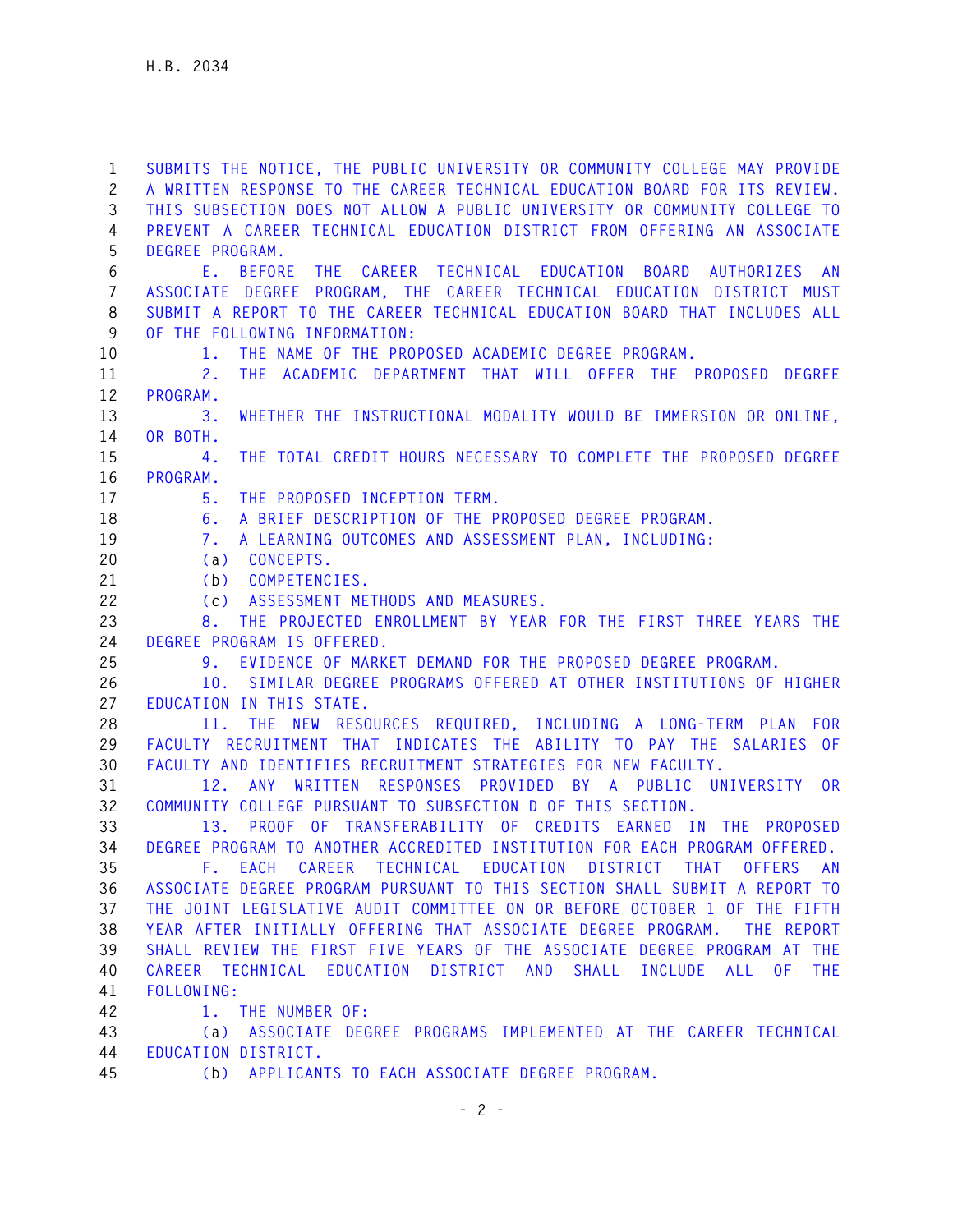| $\mathbf{1}$   | (c) APPLICANTS WHO ARE ADMITTED INTO EACH ASSOCIATE DEGREE PROGRAM.        |
|----------------|----------------------------------------------------------------------------|
| $\overline{c}$ | APPLICANTS WHO ARE ENROLLED IN EACH ASSOCIATE DEGREE PROGRAM.<br>(d)       |
| 3              | APPLICANTS WHO RECEIVED DEGREES FROM EACH ASSOCIATE DEGREE<br>(e)          |
| 4              | PROGRAM.                                                                   |
| 5              | THE COSTS OF EACH ASSOCIATE DEGREE PROGRAM, INCLUDING COST PER<br>2.       |
| 6              | DEGREE AND THE FUNDING SOURCES THAT ARE USED TO FINANCE EACH DEGREE        |
| $\overline{7}$ | PROGRAM.                                                                   |
| 8              | CURRENT TRENDS IN WORKFORCE DEMANDS THAT REQUIRE ASSOCIATE<br>3.           |
| 9              | DEGREES IN EACH SPECIFIC ASSOCIATE DEGREE PROGRAM OFFERED.                 |
| 10             | CURRENT COMPLETION AND CONTINUATION RATES, IF AVAILABLE, FOR<br>4.         |
| 11             | EACH COHORT OF STUDENTS PARTICIPATING IN EACH ASSOCIATE DEGREE PROGRAM.    |
| 12             | 5. THE EXTENT TO WHICH EACH ASSOCIATE DEGREE PROGRAM FULFILLS              |
| 13             | IDENTIFIED WORKFORCE NEEDS FOR NEW ASSOCIATE DEGREE PROGRAMS.              |
| 14             | 6. INFORMATION ON THE JOB PLACEMENT OF GRADUATES OF EACH ASSOCIATE         |
| 15             | DEGREE PROGRAM.                                                            |
| 16             | 7. FOR EACH ASSOCIATE DEGREE PROGRAM, THE COSTS TO STUDENTS, THE           |
| 17             | AMOUNT OF FINANCIAL AID OFFERED AND THE STUDENT DEBT LEVELS OF GRADUATES.  |
| 18             | 8. TIME-TO-DEGREE RATES AND COMPLETION RATES FOR EACH ASSOCIATE            |
| 19             | DEGREE PROGRAM.                                                            |
| 20             | ON OR BEFORE DECEMBER 1 OF EACH YEAR, EACH CAREER TECHNICAL<br>G.          |
| 21             | EDUCATION DISTRICT THAT OFFERS AN ASSOCIATE DEGREE PROGRAM SHALL REPORT TO |
| 22             | THE GOVERNOR, THE PRESIDENT OF THE SENATE, THE SPEAKER OF THE HOUSE OF     |
| 23             | REPRESENTATIVES AND THE JOINT LEGISLATIVE BUDGET COMMITTEE ALL OF THE      |
| 24             | FOLLOWING INFORMATION FOR THE IMMEDIATELY PRECEDING SCHOOL YEAR:           |
| 25             | THE TOTAL NUMBER OF STUDENTS PURSUING AN ASSOCIATE DEGREE AT THE<br>1.     |
| 26             | CAREER TECHNICAL EDUCATION DISTRICT PURSUANT TO THIS SECTION.              |
| 27             | 2. THE TOTAL NUMBER OF ASSOCIATE DEGREES COMPLETED AT THE CAREER           |
| 28             | TECHNICAL EDUCATION DISTRICT.                                              |
| 29             | 3. WORKFORCE DATA SHOWING DEMAND FOR EACH ASSOCIATE DEGREE PROGRAM         |
| 30             | OFFERED AT THE CAREER TECHNICAL EDUCATION DISTRICT.                        |
| 31             | 4. THE AVERAGE COST OF TUITION PER CREDIT HOUR FOR EACH ASSOCIATE          |
| 32             | DEGREE PROGRAM OFFERED AT THE CAREER TECHNICAL EDUCATION DISTRICT.         |
| 33             | H. EACH CAREER TECHNICAL EDUCATION DISTRICT THAT OFFERS AN ASSOCIATE       |
| 34             | DEGREE PROGRAM PURSUANT TO THIS SECTION SHALL PROVIDE THE STUDENT, AT THE  |
| 35             | TIME OF ENROLLMENT IN A PROGRAM, WITH A LIST OF INSTITUTIONS TO WHICH THE  |
| 36             | STUDENT'S ASSOCIATE DEGREE IS TRANSFERABLE.                                |
| 37             | I. FOR THE PURPOSES OF THIS SECTION:                                       |
| 38             | "COMMUNITY COLLEGE" HAS THE SAME MEANING PRESCRIBED IN SECTION<br>1.       |
| 39             | $15 - 1401$ .                                                              |
| 40             | 2. "COMMUNITY COLLEGE DISTRICT" MEANS A DISTRICT AS DEFINED IN             |
| 41             | SECTION 15-1401.                                                           |
| 42             | 3. "MAIN CAMPUS" MEANS THE CENTRAL LOCATION OF A PUBLIC                    |
| 43             | UNIVERSITY'S OR COMMUNITY COLLEGE DISTRICT'S LIBRARY SYSTEM AND COMPUTER   |
| 44             | CENTER.                                                                    |